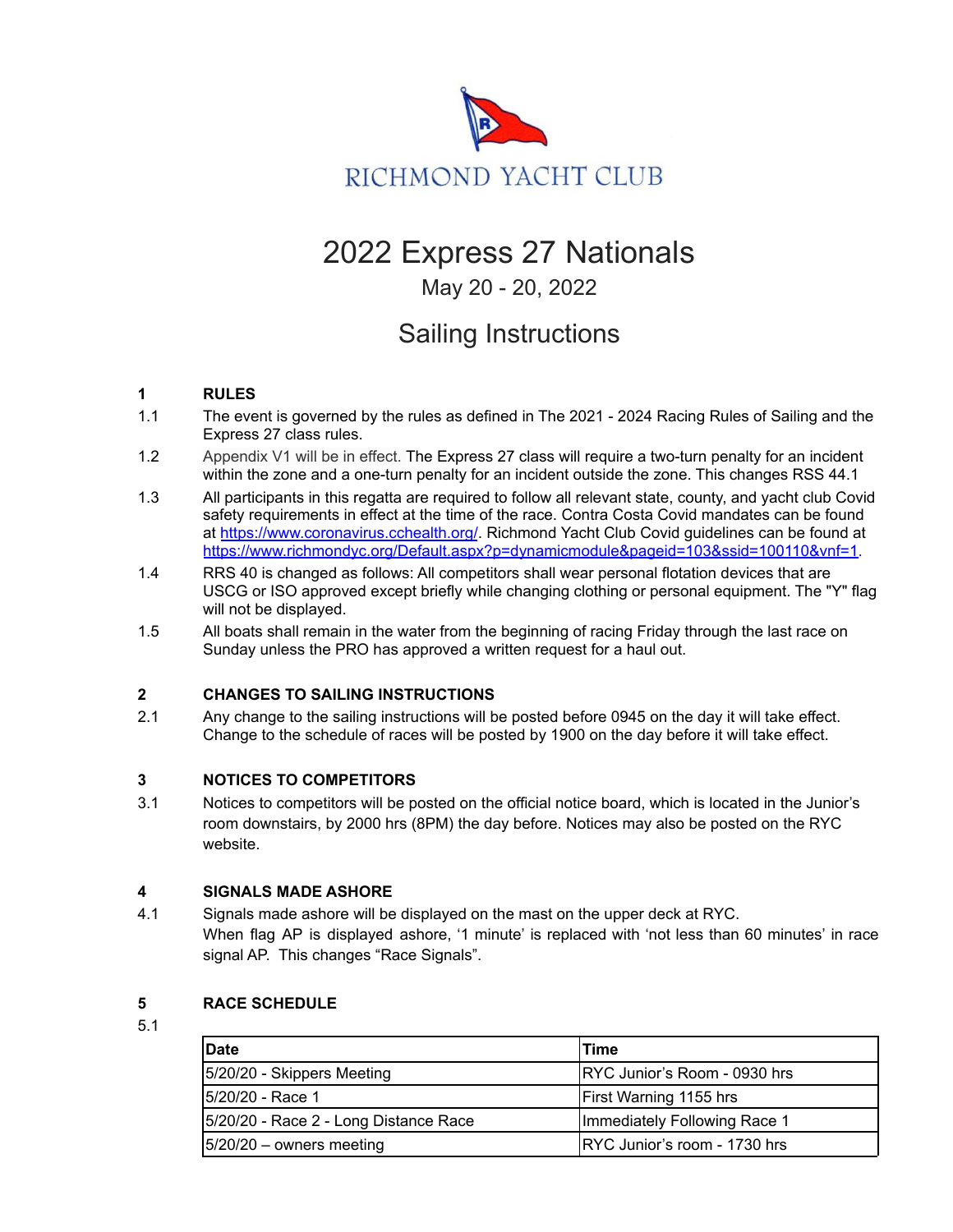| 5/21/21 - Race 3                                    | First Warning - 1155 hrs            |
|-----------------------------------------------------|-------------------------------------|
| 15/21/21 - Race 4                                   | Immediately Following Race 3        |
| 15/21/21 - Race 5                                   | Immediately Following Race 4        |
| 5/22/22 - Race 6                                    | First Warning - 1055 hrs            |
| [5/22/22 - Race 7 - Possible 2nd long distance race | Immediately Following Race 6        |
| 5/22/22 - Awards Presentation                       | RYC Upper Deck ASAP After Last Race |

5.2 After each race a warning signal for the succeeding race will be made as soon as practicable, A series of short sound signals and a radio announcement may be made to alert boats that another race will begin soon.

# **6 RACING AREAS**

- 6.1 The buoy races will be in the Olympic Circle area.
- 6.2 The long distance race(s) will start in the Olympic Circle area and will be using fixed and inflatable marks in the main bay.
- 6.3 RYCs Pelican will be the start and finish boat for all races.

# **7 MARKS**

7.1 Marks will be inflatable cylinders or tetrahedrons.

### **8 RADIO COMMUNICATIONS**

- 8.1 VHF 69 will be the race committee working channel.
- 8.2 A boat shall neither make radio transmissions while racing nor receive radio communications not available to all boats. This restriction also applies to mobile telephones.
- 8.3 Neither failure of the Race Committee to communicate the sail numbers of recalled boats in a timely manner, nor failure of a recalled boat to receive or hear transmitted information, will be grounds for redress. This changes RRS 62.1.

# **9 COURSES**

- 9.1 Attachment A will indicate courses for the long distance races. Attachment B will show the courses for the buoy races.
- 9.2 There will be an Offset Mark set at any of the weather marks that are not fixed government or YRA marks. There may be an Offset Mark "O" set 5-15 boat-lengths from the weather mark on the buoy races. The offset mark is to be passed in sequence as designated in the course descriptions on Attachment B.
- 9.3 The course to be sailed will be designated by a flag displayed from the Race Committee signal boat, and announced via VHF channel 69.

# **10 RESTRICTED AREAS**

- 10.1 For safety, each of the lines bounded by the following two points is an obstruction:
- 10.1.2 The Bell Buoy (GR Bell) off the West end of Alcatraz Island and the closest point ashore.
- 10.1.3 The buoy (G 3) South of Point Blunt on Angel island and the closest point ashore.
- 10.1.4 A 200' circle around Southampton shoal platform.
- 10.2 The I beam and Anita Rock buoy near St. Francis YC shall be passed on the bay side.

# **11 STARTS**

- 11.1 Races will be started by using RRS 26.
- 11.2 The starting line will be between a staff displaying an orange flag on the Race Committee signal boat and the course side of an inflatable mark. There may be a limiting mark near the signal boat.
- 11.4 If any part of a boat's hull is on the course side of the starting line at her starting signal and she is identified, the race committee will attempt to hail her sail number on the designated VHF channel.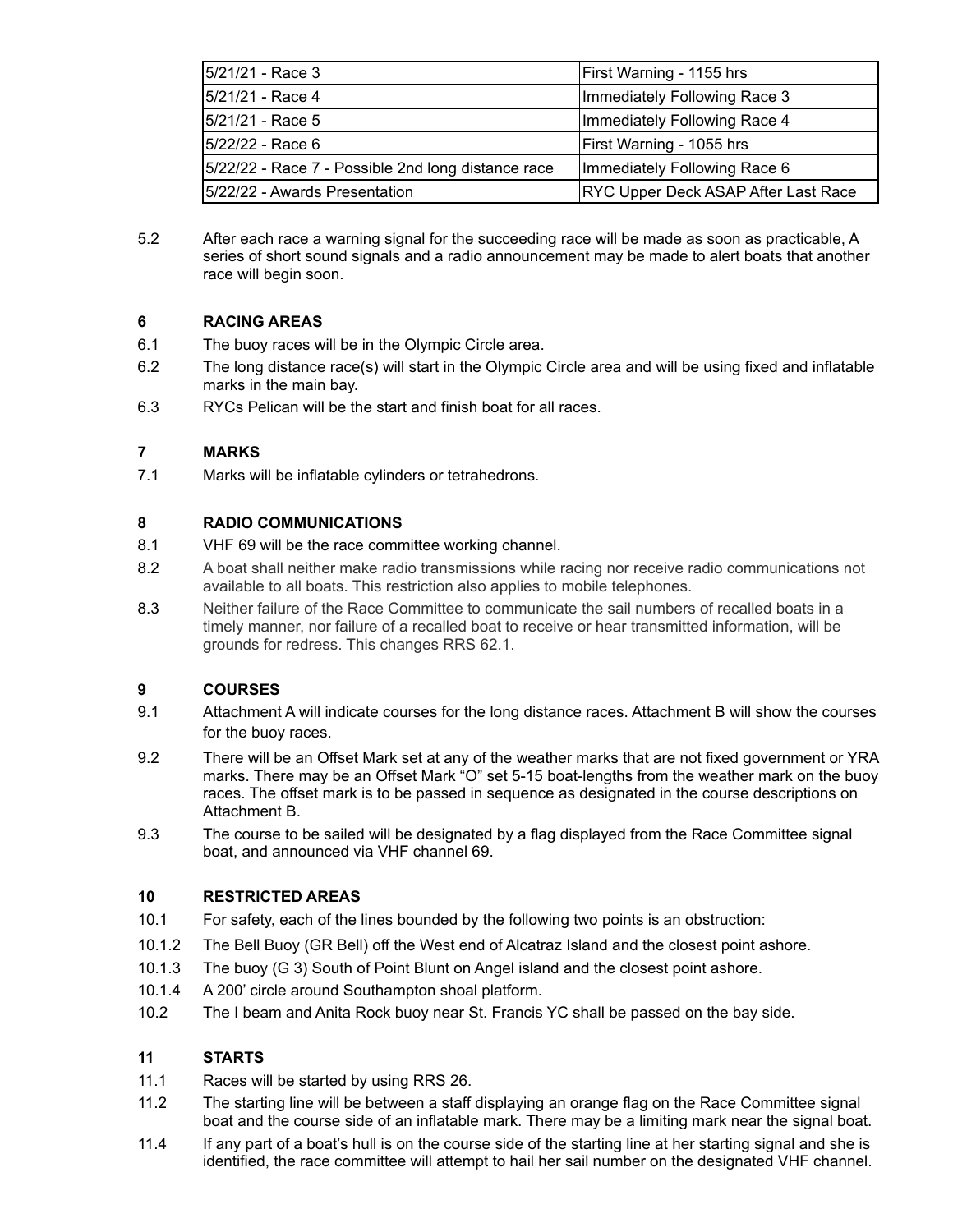Failure to hail her number, failure of her to hear such a hail, or the order in which boats are hailed will not be grounds for a redress for request. This changes RRS 62.1(a).

11.6 A boat that does not start within 15 minutes after her starting signal will be scored Did Not Start without a hearing. This changes RRS A5.1 and A5.2.

#### **12 CHANGES TO THE NEXT LEG OF A COURSE**

12.1 As indicated in RRS 33.

#### **13 FINISH**

13.1 The finishing line will be between a staff displaying a blue flag on a Race Committee boat and an inflatable mark. Competitors should adjust their sails so the finish line crew can see sail numbers immediately after finishing. Stick around after your finish and be ready to start the next race, listen to your VHF or watch for your fleet flag on the starting boat.

#### **14 TIME LIMITS**

14.1 The time limit for each buoy race shall be 2 hours.

Boats failing to finish buoy races within 20 minutes after the first boat in the fleet sails the course and finishes will be scored Did Not Finish without a hearing. This changes RRS 35, A4 and A5.

- 14.2 The time limit for the long distance race on Saturday shall be 4 hours.
- 14.3 The time limit for the long distance race on Sunday shall be 3 hours.

Boats failing to finish the distance race(s) within 45 minutes after the first boat in the fleet sails the course and finishes will be scored Did Not Finish without a hearing. This changes RRS 35, A4 and A5.

#### **15 SCORING**

- 15.1 Seven races are scheduled. Two races shall constitute a series.
- 15.2 There will be no race discards or throughouts for the series.

#### **16 PROTESTS AND REQUESTS FOR REDRESS**

- 16.1 Protest forms will be available near the official notice board. Protests shall be delivered to a Race Committee representative in the Race Office within the protest time limit, which shall be 30 minutes after the committee boat returns to the dock. The return time will be posted on the website.
- 16.2 Notices will be posted within 30 minutes of the protest time limit to inform competitors of hearings in which they are parties. Notices will also be posted on the web site. Note that fleets with protests on Saturday will have their trophy presentations on Sunday afternoon during the pursuit race awards.
- 16.3 Protest forms will be available near the official notice board. Protests shall be delivered to a Race Committee representative in the Race Office within the protest time limit, which shall be 30 minutes after the committee boat returns to the dock. The return time will be posted on the official notice board inside and to the left of the main entrance to the club.

#### **17 SAFETY REGULATIONS**

- 17.1 Check-in: Boats are required to check in with the Race Committee by sailing by the committee boat, on starboard tack, prior to the first warning at least 15 minutes before the start of the first race each day. No radio check in is allowed.
- 17.2 Boats leaving the racing area prior to the conclusion of racing are requested to notify the Race Committee by VHF before leaving the course area. If that is not possible, the competitor shall notify a shoreside member of the Race Committee or a club staff member (Bartender, Harbormaster) immediately after arriving ashore.
- 17.3 A boat that retires from a race shall notify the Race Committee as soon as possible.